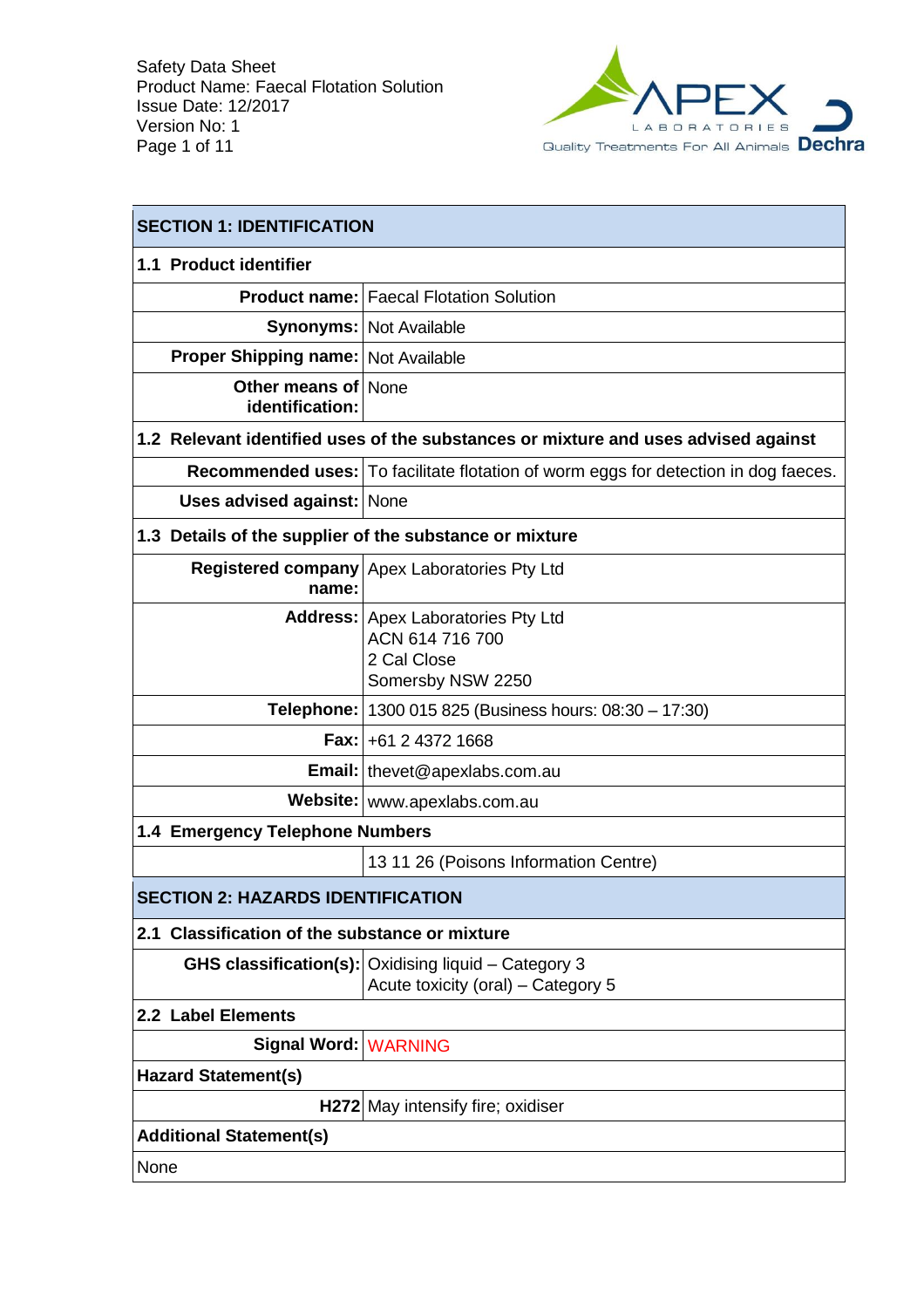

| <b>Precautionary Statement(s) Prevention:</b> |                                                                          |  |  |
|-----------------------------------------------|--------------------------------------------------------------------------|--|--|
|                                               | P210 Keep away from heat                                                 |  |  |
|                                               | P220 Store away from combustible materials                               |  |  |
|                                               | <b>P221</b> Take any precaution to avoid mixing with combustibles        |  |  |
|                                               | <b>P280</b> Wear protective gloves                                       |  |  |
| <b>Precautionary Statement(s) Response:</b>   |                                                                          |  |  |
|                                               | P370 + P378 In case of fire: use appropriate media for extinction        |  |  |
| <b>Precautionary Statement(s) Storage:</b>    |                                                                          |  |  |
|                                               | <b>P220</b> Store away from combustible materials                        |  |  |
| <b>Precautionary Statement(s) Disposal:</b>   |                                                                          |  |  |
|                                               | <b>P501</b> Dispose of contents/packaging according to local regulations |  |  |
| 2.3 Other Hazard Information<br>N/a           |                                                                          |  |  |

|  | <b>SECTION 3: INFORMATION ON THE INGREDIENTS</b> |
|--|--------------------------------------------------|
|  |                                                  |

### **3.1 Substances**

See section below for composition of mixtures

#### **3.2 Mixtures**

| Ingredient                          | <b>CAS No</b> | <b>EC Number</b> | <b>Content</b> |
|-------------------------------------|---------------|------------------|----------------|
| Sodium nitrate                      | 7631-99-4     | N/a              | 40-60%         |
| Other non-hazardous<br>lingredients | N/a           | N/a              | To 100%        |

## **SECTION 4: FIRST AID MEASURES**

### **4.1 Description of first aid measures**

| Eye contact: In case of accidental contact of the product with the eyes rinse<br>abundantly with fresh water, removing any contact lenses. Seek<br>medical attention if irritation persists, showing the package leaflet<br>or the label to the medical practitioner. |
|-----------------------------------------------------------------------------------------------------------------------------------------------------------------------------------------------------------------------------------------------------------------------|
| <b>Skin contact:</b> In case of accidental contact of the product with the skin rinse<br>abundantly with fresh water. Seek medical attention if irritation<br>persists, showing the package leaflet or the label to the medical<br>practitioner.                      |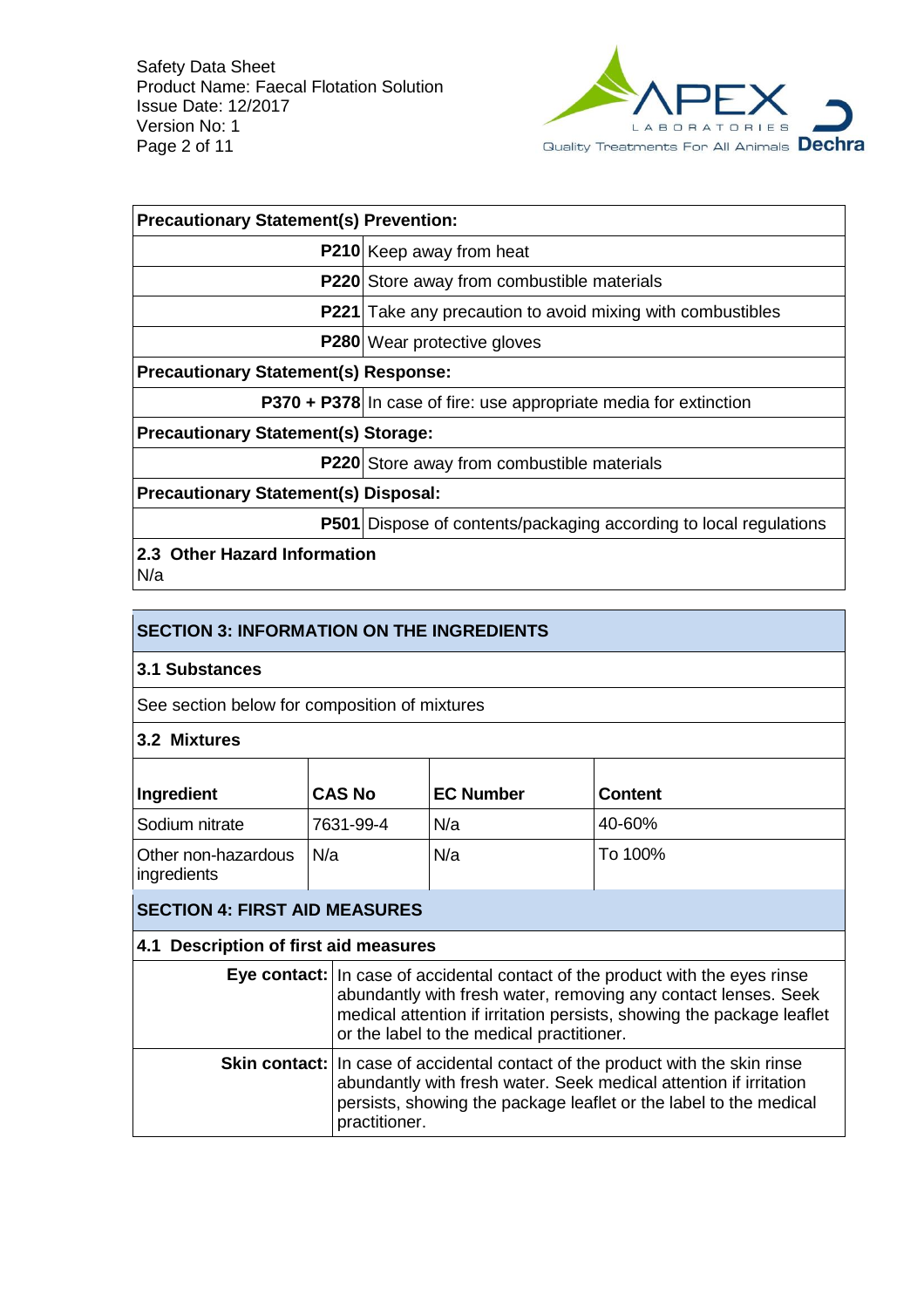

|                                                   | <b>Inhalation:</b> Generally not required due to the nature and packaging of the<br>product. If concerned, remove to fresh air and seek medical<br>advice if irritation occurs.                                   |  |
|---------------------------------------------------|-------------------------------------------------------------------------------------------------------------------------------------------------------------------------------------------------------------------|--|
|                                                   | <b>Ingestion:</b> If swallowed, contact a Poisons Information Centre or doctor.<br>Do not induce vomiting.                                                                                                        |  |
|                                                   | 4.2 Most important symptoms and effects, both acute and delayed                                                                                                                                                   |  |
| See Section 11                                    |                                                                                                                                                                                                                   |  |
| Treat sympotomatically.                           | 4.3 Indication of immediate medical attention and special treatment needed                                                                                                                                        |  |
| <b>SECTION 5: FIRE FIGHTING MEASURES</b>          |                                                                                                                                                                                                                   |  |
| 5.1 Extinguishing media                           |                                                                                                                                                                                                                   |  |
|                                                   | <b>Suitable:</b> Dry agent, water fog, mist or spray, carbon dioxide. As<br>appropriate for surrounding area.                                                                                                     |  |
| <b>Unsuitable: None.</b>                          |                                                                                                                                                                                                                   |  |
|                                                   | 5.2 Special hazards arising from the substance or mixture                                                                                                                                                         |  |
|                                                   | Fire incompatibility:   Oxidising agent - supports combustion. May evolve toxic gases<br>when heated to decomposition. May ignite in contact with<br>incompatible materials.                                      |  |
| 5.3 Special protective actions for fire-fighters: |                                                                                                                                                                                                                   |  |
|                                                   | Firefighting: Alert Fire Brigade and tell them location and nature of hazard.<br>Cool containers with water spray.<br>Wear full breathing apparatus and self-contained breathing<br>apparatus.                    |  |
|                                                   | Fire / explosion hazard: Oxidising agent - supports combustion. May evolve toxic gases<br>when heated to decomposition. May ignite in contact with<br>incompatible materials.                                     |  |
| Hazchem code: 2Y                                  |                                                                                                                                                                                                                   |  |
| <b>SECTION 6: ACCIDENTAL RELEASE MEASURES</b>     |                                                                                                                                                                                                                   |  |
|                                                   | 6.1 Personal precautions, protective equipment and emergency procedures                                                                                                                                           |  |
|                                                   | For information on protective equipment, see section 8.                                                                                                                                                           |  |
| <b>6.2 Environmental Precautions</b>              |                                                                                                                                                                                                                   |  |
|                                                   | Do not allow product to reach sewage system or any water course.<br>Inform respective authorities in case of seepage into water course or sewage system.<br>Do not allow to enter sewers/surface or ground water. |  |
|                                                   | 6.3 Methods and material for containment and cleaning up                                                                                                                                                          |  |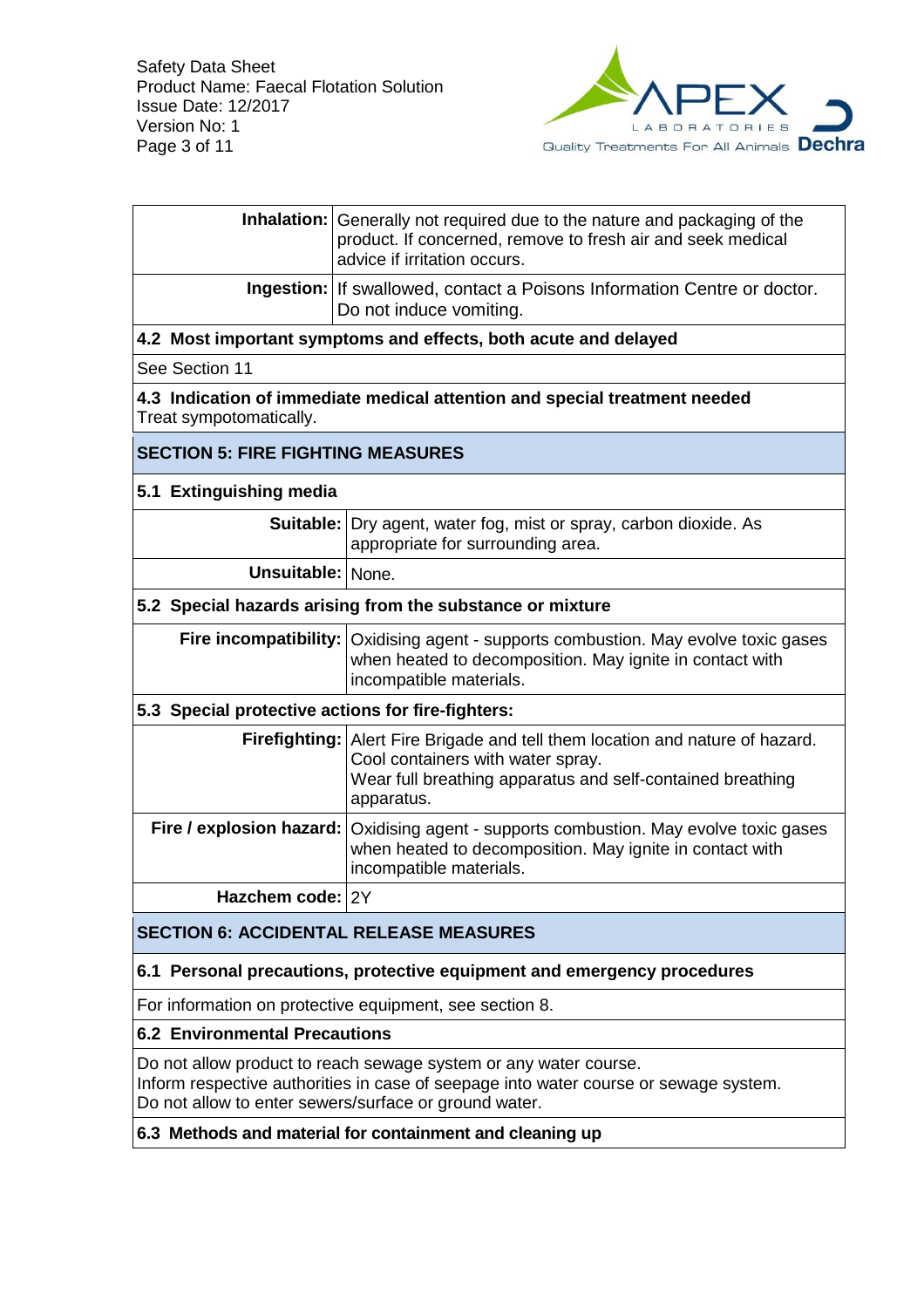

|                                                                  | <b>Minor Spills:</b> Spillage of the product is unlikely to be serious. However, avoid<br>contact with skin and eyes.                                                                                                                                                                                                                                                                                                                                                                                                                                   |  |
|------------------------------------------------------------------|---------------------------------------------------------------------------------------------------------------------------------------------------------------------------------------------------------------------------------------------------------------------------------------------------------------------------------------------------------------------------------------------------------------------------------------------------------------------------------------------------------------------------------------------------------|--|
|                                                                  | Major Spills:   For large spills, take precautions to prevent entry into waterways,<br>sewers, or surface drainage systems. Contain spillage, then<br>cover/absorb spill with non-combustible absorbent material<br>(vermiculite, sand, or similar), collect and place in suitable containers<br>for disposal.<br>Control personal contact with the substance, by using protective<br>equipment.<br>Avoid contact with skin and eyes.<br>Collect spillage into clean, dry, labelled containers and dispose after<br>consulting appropriate authorities. |  |
| <b>SECTION 7: HANDLING AND STORAGE</b>                           |                                                                                                                                                                                                                                                                                                                                                                                                                                                                                                                                                         |  |
| 7.1 Precautions for safe handling                                |                                                                                                                                                                                                                                                                                                                                                                                                                                                                                                                                                         |  |
| Safe Handling:                                                   | Wear suitable protective gloves and clothing when handling the<br>product, keeping exposure to the product to a minimum.<br>Wash hands after handling the product.<br>Prohibit eating, drinking and smoking in storage and handling<br>areas.<br>Observe manufacturer's storage and handling recommendations.                                                                                                                                                                                                                                           |  |
|                                                                  | Other Information: Keep out of the reach and sight of children.                                                                                                                                                                                                                                                                                                                                                                                                                                                                                         |  |
| 7.2 Conditions for safe storage, including any incompatibilities |                                                                                                                                                                                                                                                                                                                                                                                                                                                                                                                                                         |  |
| <b>Suitable Container:</b>                                       | Store in a cool, dry, well-ventilated area, removed from<br>incompatible substances, heat or ignition sources.                                                                                                                                                                                                                                                                                                                                                                                                                                          |  |
|                                                                  | <b>Storage incompatibility: Combustible materials.</b>                                                                                                                                                                                                                                                                                                                                                                                                                                                                                                  |  |
| <b>7.3 Specific end uses</b>                                     |                                                                                                                                                                                                                                                                                                                                                                                                                                                                                                                                                         |  |
| Not available                                                    |                                                                                                                                                                                                                                                                                                                                                                                                                                                                                                                                                         |  |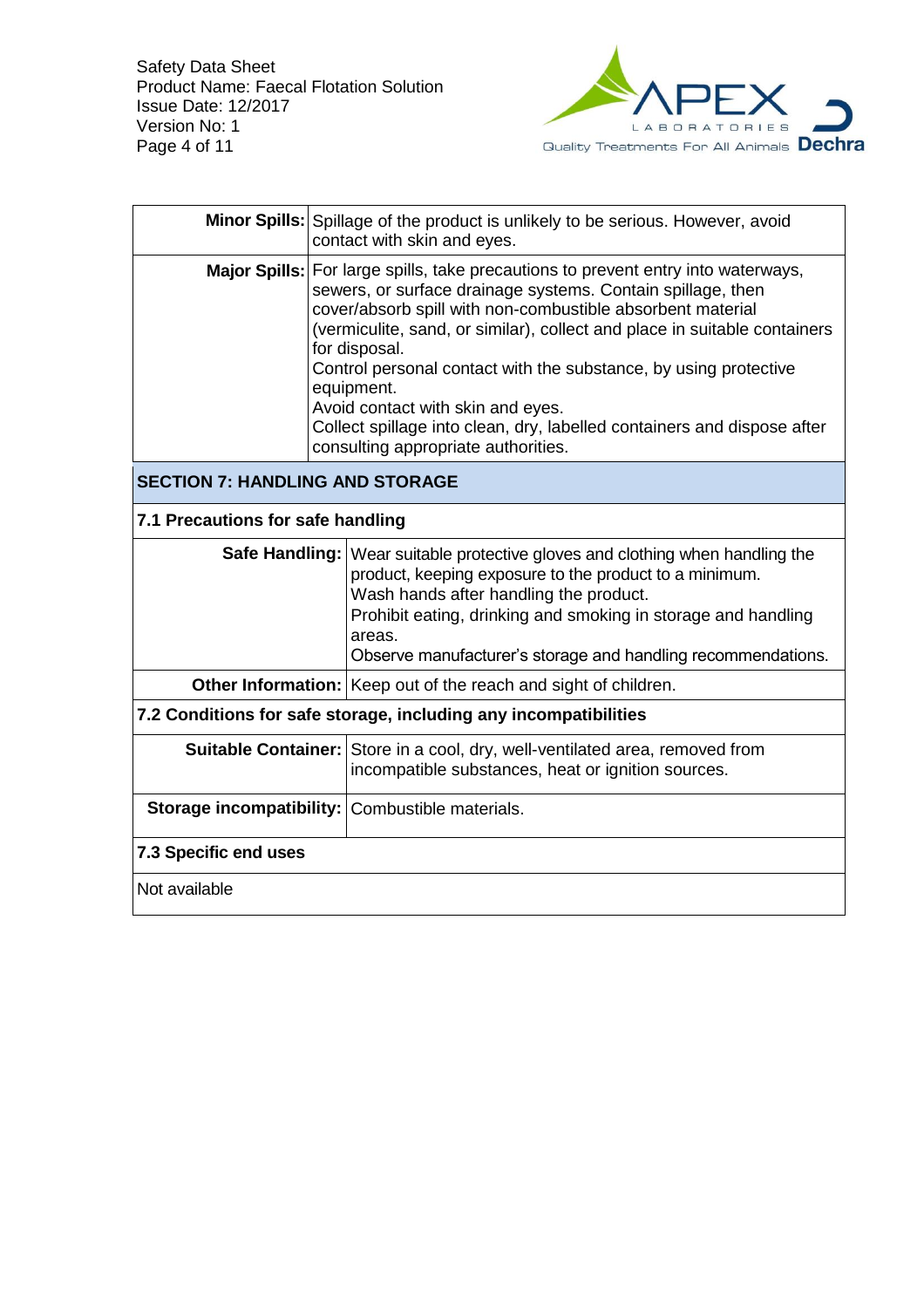

| <b>SECTION 8: EXPOSURE CONTROLS / PERSONAL PROTECTION</b>            |                                                                                                                                                                                                                |  |  |
|----------------------------------------------------------------------|----------------------------------------------------------------------------------------------------------------------------------------------------------------------------------------------------------------|--|--|
| 8.1 Control parameters                                               |                                                                                                                                                                                                                |  |  |
| <b>OCCUPATIONAL EXPOSURE LIMITS (OEL)</b>                            |                                                                                                                                                                                                                |  |  |
| <b>INGREDIENT DATA:</b>                                              |                                                                                                                                                                                                                |  |  |
| None established.                                                    |                                                                                                                                                                                                                |  |  |
| <b>EMERGENCY LIMITS:</b>                                             |                                                                                                                                                                                                                |  |  |
| None established.                                                    |                                                                                                                                                                                                                |  |  |
| 8.2 Exposure controls                                                |                                                                                                                                                                                                                |  |  |
|                                                                      | Appropriate engineering   The basic types of engineering controls are:<br><b>controls:</b> Process controls which involve changing the way a job<br>activity or process is done to reduce the particular risk. |  |  |
|                                                                      | Personal protection: Not required when product used as directed.                                                                                                                                               |  |  |
| Eye and face protection:                                             | No special equipment needed when handling small quantities.<br>OTHERWISE: Safety glasses with side shields / chemical<br>goggles                                                                               |  |  |
|                                                                      | Skin protection:   See hand protection below                                                                                                                                                                   |  |  |
|                                                                      | Hands/ feet protection:   Not required when product used as directed. Otherwise, wear<br>PVC or rubber gloves.                                                                                                 |  |  |
|                                                                      | Body protection:   Wear appropriate clothing                                                                                                                                                                   |  |  |
|                                                                      | Other protection:   No special equipment needed when handling small quantities                                                                                                                                 |  |  |
| Thermal hazards: Not applicable                                      |                                                                                                                                                                                                                |  |  |
| Respiratory protection: Not required under normal conditions of use. |                                                                                                                                                                                                                |  |  |
| 8.3 Environmental exposure controls<br>See Section 12                |                                                                                                                                                                                                                |  |  |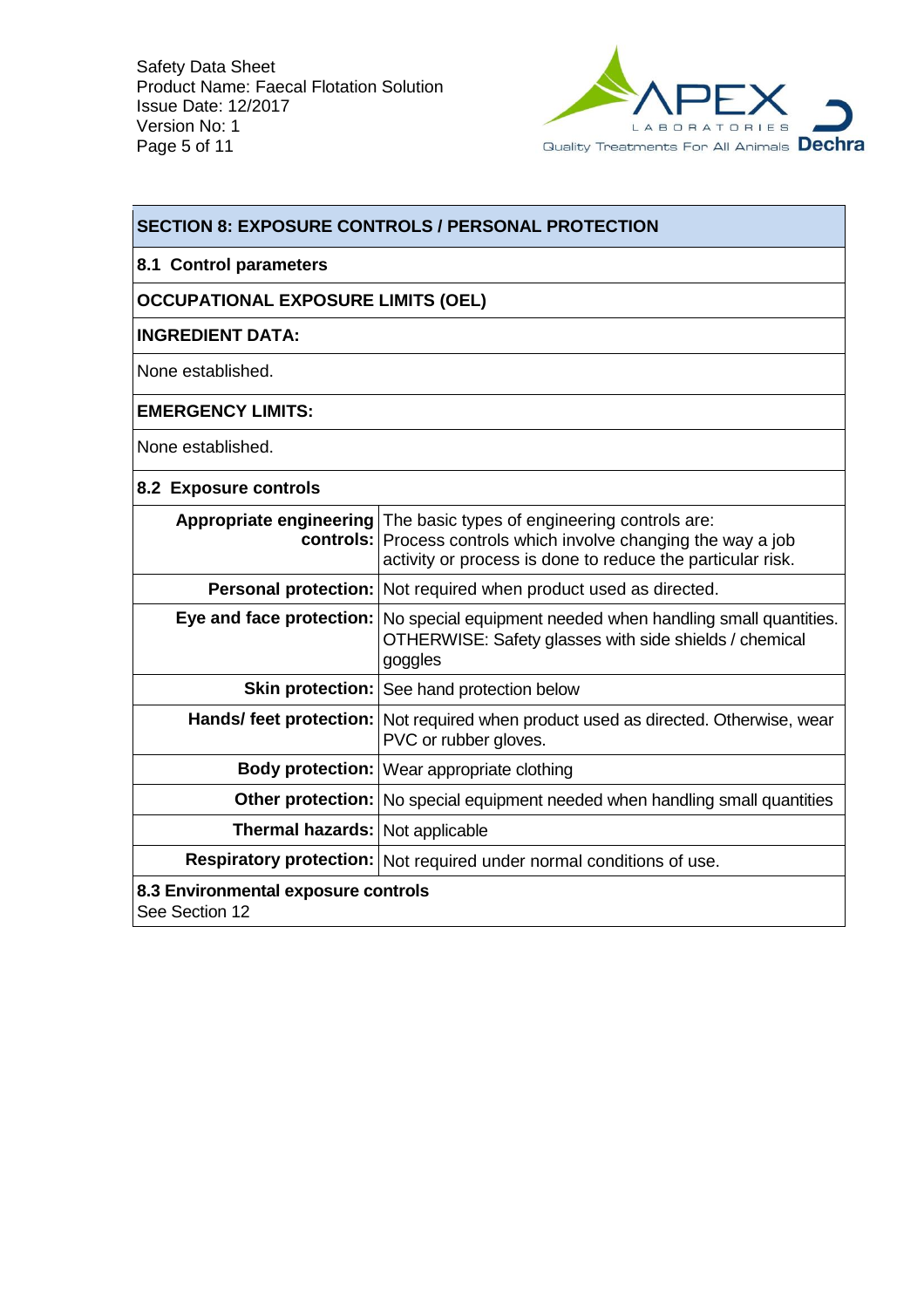

### **SECTION 9: PHYSICAL AND CHEMICAL PROPERTIES 9.1 Information on basic physical and chemical properties Appearance:** Clear **Physical state:** Liquid **Odour:** None **Odour Threshold:** Not available **pH (as supplied):** Not available **Melting point / freezing point (degrees C):** Not available **Initial boiling point and boiling range:** Not available **Flash Point:** Not relevant **Evaporation rate:** Not available **Flammability:** Not flammable **Upper/lower flammability or explosive limits:** Not relevant **Vapour pressure:** Not available **Relative Density (at degrees C):** Not available **Specific gravity/density:** Not available **Solubility in water and solvents (mg/l):** Soluble **Vapour density:** Not available **Auto ignition temperature (degrees C):** Not available **Decomposition temperature (degrees C):** Not available **Viscosity: (degrees C):** Not available **Explosive properties:** Not available **Oxidising properties: Oxidising liquid Partition Coefficient:** Not available **Molecular weight:** Not available **Taste:** Not available **Surface tension:** Not available **Volative component:** Not available **Gas group:** Not available **pH as a solution:** Not available **VOC g/L:** Not available **9.2 Other information** Not Available **SECTION 10: REACTIVITY AND STABILITITY 10.1 Reactivity:** May intensify fire; oxidizer. **10.2 Chemical stability:** Product is stable under normal ambient and anticipated storage and handling conditions of temperature and pressure. **10.3 Possibility of hazardous reactions:** Stable under normal temperatures and conditions.

**10.4 Conditions to avoid:** Avoid heat, sparks, open flames and other ignition sources. **10.5 Incompatible materials:** Oxidising agent. May form toxic N-nitrosamines (suspected carcinogens) when mixed with amines and acids. Incompatible with acids (e.g. phthalic acid), metallic salts, amines, organics and reducing agents (e.g. disulphides).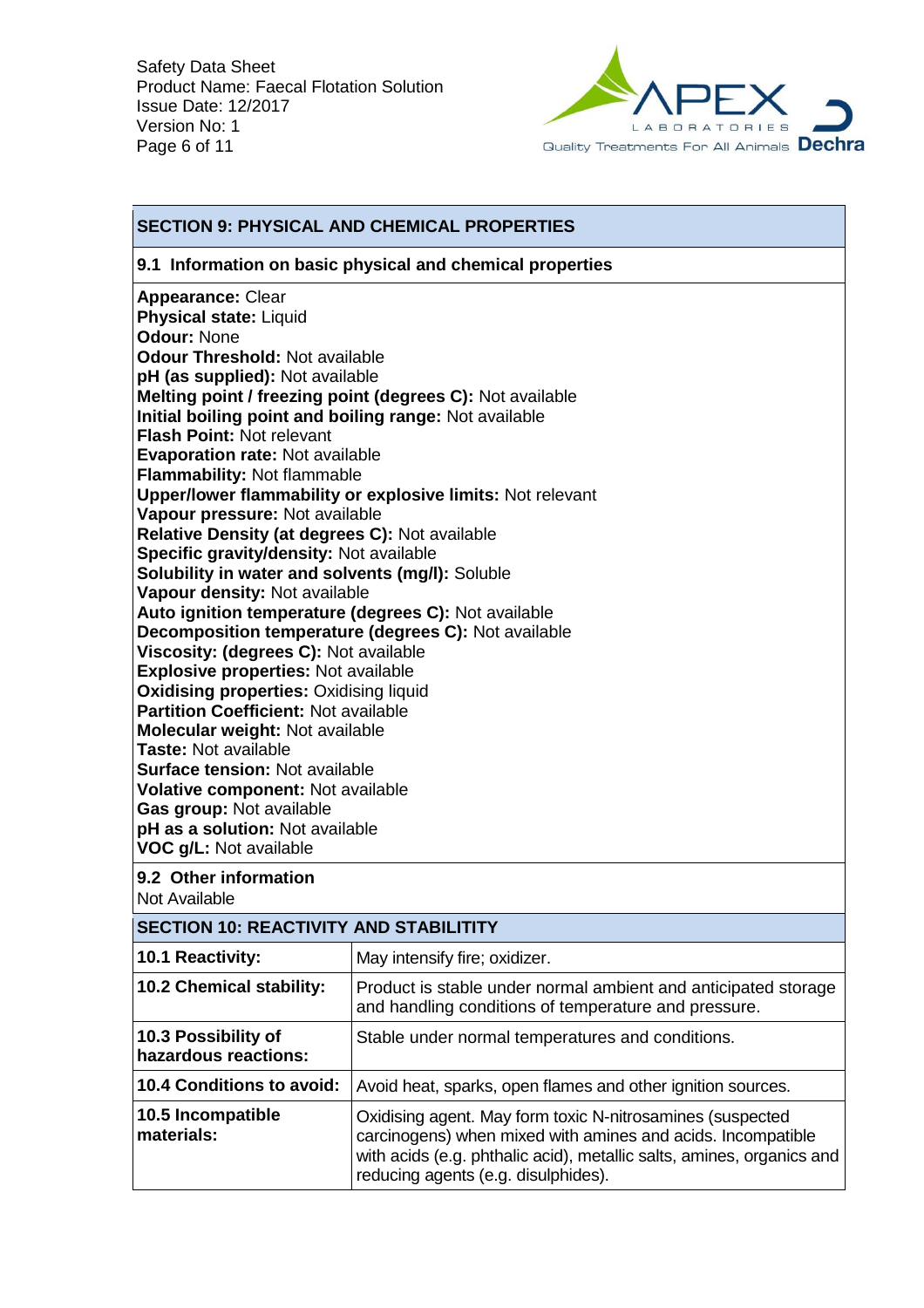

٦

| 10.6 Hazardous<br>decomposition:                                                                | May evolve toxic gases when heated to decomposition. |                                                                                                                   |                                                                                           |
|-------------------------------------------------------------------------------------------------|------------------------------------------------------|-------------------------------------------------------------------------------------------------------------------|-------------------------------------------------------------------------------------------|
| <b>SECTION 11: TOXICOLOGICAL INFORMATION</b>                                                    |                                                      |                                                                                                                   |                                                                                           |
| If poisoning occurs, contact a doctor or Poisons Information Centre. Phone Australia<br>131 126 |                                                      |                                                                                                                   |                                                                                           |
|                                                                                                 |                                                      |                                                                                                                   | Inhalation: Not normally a hazard due to non-volatile nature of the product.              |
|                                                                                                 |                                                      | pain and diarrhoea.                                                                                               | <b>Ingestion:</b> Ingestion of large quantities may result in nausea, vomiting, abdominal |
|                                                                                                 |                                                      |                                                                                                                   | <b>Skin contact:</b> Skin contact is not thought to produce harmful health effects.       |
|                                                                                                 |                                                      | Eye contact: May cause eye irritation.                                                                            |                                                                                           |
|                                                                                                 |                                                      | <b>Chronic:</b> Long-term exposure to the product is not thought to produce chronic<br>effects adverse to health. |                                                                                           |
| Sodium nitrate: Acute toxicity                                                                  |                                                      |                                                                                                                   |                                                                                           |
|                                                                                                 |                                                      | Oral (rat) LD <sub>50</sub> : 1276 mg/kg                                                                          |                                                                                           |
| <b>Skin corrosion/irritation:</b>                                                               |                                                      |                                                                                                                   |                                                                                           |
| Unlikely to cause skin irritation.                                                              |                                                      |                                                                                                                   |                                                                                           |
| Serious eye damage/irritation:                                                                  |                                                      |                                                                                                                   |                                                                                           |
| May cause eye irritation.                                                                       |                                                      |                                                                                                                   |                                                                                           |
| <b>Respiratory or skin sensitization:</b>                                                       |                                                      |                                                                                                                   |                                                                                           |
|                                                                                                 |                                                      | Unlikely to cause respiratory or skin sensitisation.                                                              |                                                                                           |
| Germ cell mutagenicity:                                                                         |                                                      |                                                                                                                   |                                                                                           |
| Not expected to be mutagenic.                                                                   |                                                      |                                                                                                                   |                                                                                           |
| Carcinogenicity:                                                                                |                                                      |                                                                                                                   |                                                                                           |
| Not expected to be carcinogenic.                                                                |                                                      |                                                                                                                   |                                                                                           |
| <b>Reproductive toxicity:</b>                                                                   |                                                      |                                                                                                                   |                                                                                           |
| Not expected to be a reproductive toxicant                                                      |                                                      |                                                                                                                   |                                                                                           |
| <b>STOT - single exposure:</b>                                                                  |                                                      |                                                                                                                   |                                                                                           |
| Not available                                                                                   |                                                      |                                                                                                                   |                                                                                           |
| <b>STOT-repeated exposure:</b>                                                                  |                                                      |                                                                                                                   |                                                                                           |
| Not available                                                                                   |                                                      |                                                                                                                   |                                                                                           |
| <b>Aspiration hazard:</b>                                                                       |                                                      |                                                                                                                   |                                                                                           |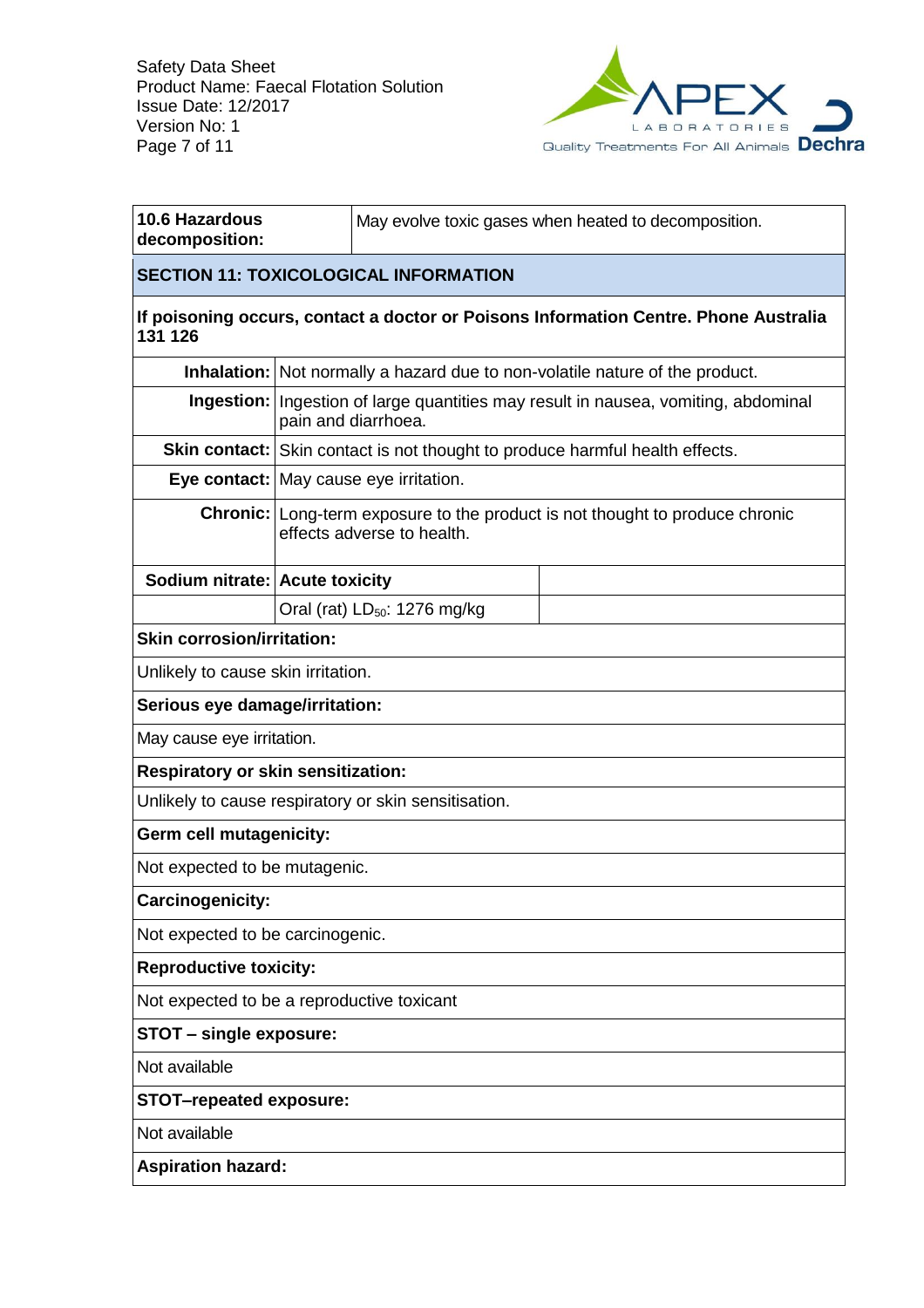

| Not available                      |                                                                                                                                                                                                                                                 |  |  |
|------------------------------------|-------------------------------------------------------------------------------------------------------------------------------------------------------------------------------------------------------------------------------------------------|--|--|
|                                    | <b>SECTION 12: ECOLOGICAL INFORMATION</b>                                                                                                                                                                                                       |  |  |
| <b>12.1 Toxicity</b>               |                                                                                                                                                                                                                                                 |  |  |
| No data available                  |                                                                                                                                                                                                                                                 |  |  |
| 12.2 Persistence and degradability |                                                                                                                                                                                                                                                 |  |  |
| No data available                  |                                                                                                                                                                                                                                                 |  |  |
| 12.3 Bioaccumulative potential     |                                                                                                                                                                                                                                                 |  |  |
| No data available                  |                                                                                                                                                                                                                                                 |  |  |
| 12.4 Mobility in Soil              |                                                                                                                                                                                                                                                 |  |  |
| No data available                  |                                                                                                                                                                                                                                                 |  |  |
| 12.5 Other adverse effects         |                                                                                                                                                                                                                                                 |  |  |
| Not Available                      |                                                                                                                                                                                                                                                 |  |  |
|                                    | <b>SECTION 13: DISPOSAL CONSIDERATIONS</b>                                                                                                                                                                                                      |  |  |
|                                    | 13.1 Waste treatment methods                                                                                                                                                                                                                    |  |  |
|                                    | <b>Product /</b> Empty containers may be recycled or sent to a commercial waste<br><b>packaging</b> disposal site. Unused product should be suitable for landfill; however,<br>disposal:   contact the relevant local Waste Disposal Authority. |  |  |
|                                    | Any unused veterinary medicinal product or waste material derived<br>from such veterinary medicinal products should be disposed of in<br>accordance with national requirements.                                                                 |  |  |
|                                    | Legislation addressing waste disposal requirements may differ by<br>country, state and/ or territory. Each user must refer to laws operating<br>in their area.                                                                                  |  |  |
| <b>Options:</b>                    | <b>Waste Treatment</b>   Do not dispose into sewers or waterways                                                                                                                                                                                |  |  |
| <b>Options:</b>                    | <b>Sewage Disposal</b>   Do not dispose into sewers or waterways                                                                                                                                                                                |  |  |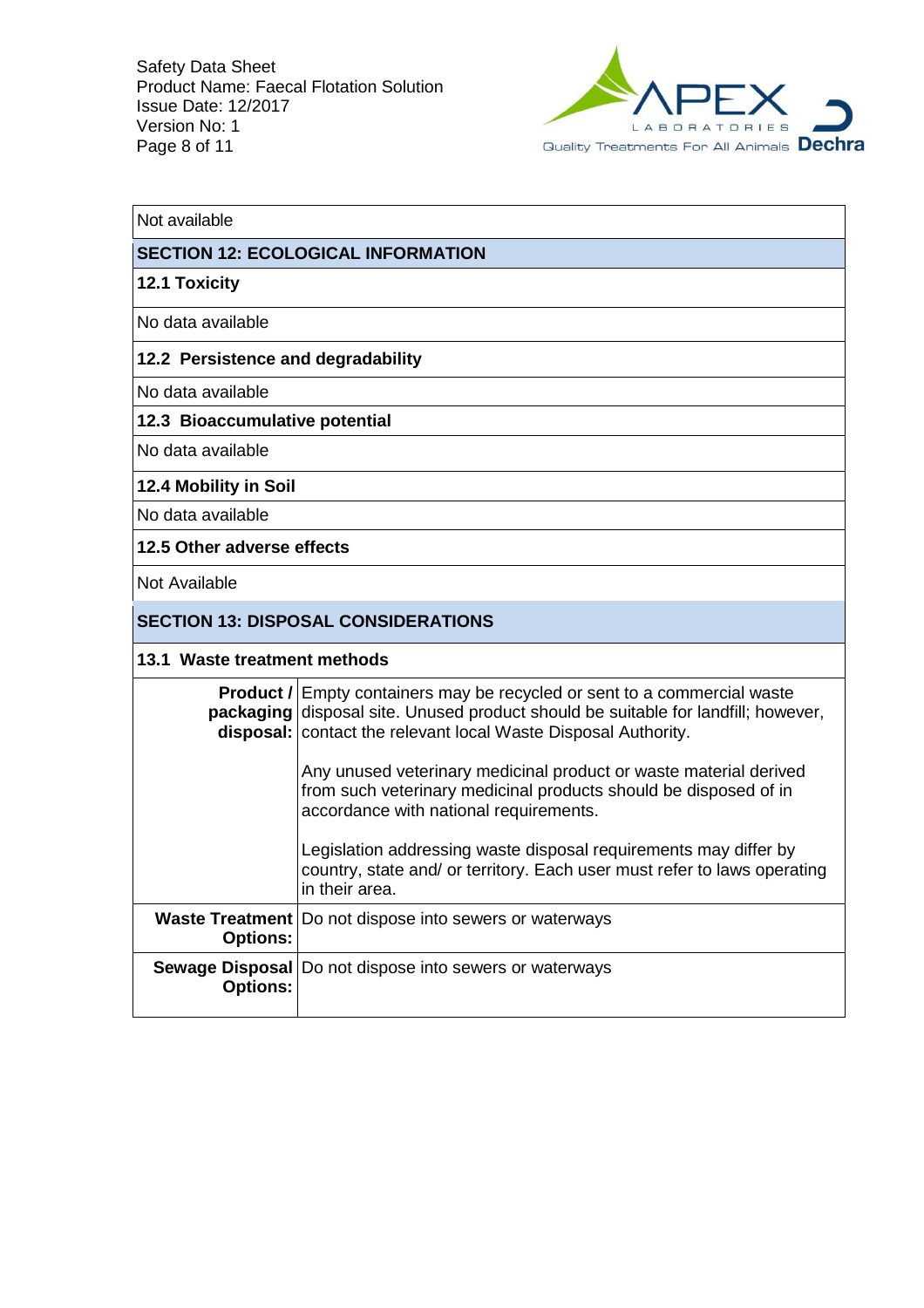

| <b>SECTION 14: TRANSPORT INFORMATION</b> |                                                   |                                                   |  |  |
|------------------------------------------|---------------------------------------------------|---------------------------------------------------|--|--|
| Labels required:                         | OXIDISING<br><b>AGENT</b><br>5.1                  |                                                   |  |  |
| Marine pollutant: NO                     |                                                   |                                                   |  |  |
| Hazchem: 2Y                              |                                                   |                                                   |  |  |
| <b>Land transport (ADG):</b>             |                                                   |                                                   |  |  |
| 14.1 UN Number 3139                      |                                                   |                                                   |  |  |
| <b>Shipping Name</b> nitrate solution)   |                                                   | 14.2 UN Proper   OXIDISING LIQUID, N.O.S. (Sodium |  |  |
| 14.3 Transport   Class                   |                                                   | 5.1                                               |  |  |
| hazard class(es)                         | Sub risk                                          | N/a                                               |  |  |
| 14.4 Packing group                       | $\mathbf{III}$                                    |                                                   |  |  |
| 14.5 Environmental N/a<br>hazards        |                                                   |                                                   |  |  |
| Air transport (IATA / ICAO):             |                                                   |                                                   |  |  |
| 14.1 UN Number 3139                      |                                                   |                                                   |  |  |
| <b>Shipping Name</b> nitrate solution)   | 14.2 UN Proper   OXIDISING LIQUID, N.O.S. (Sodium |                                                   |  |  |
| 14.3 Transport                           | ICAO/IATA Class 5.1                               |                                                   |  |  |
| hazard class(es)                         | ICAO / IATA Sub risk N/a                          |                                                   |  |  |
|                                          | ERG Code N/a                                      |                                                   |  |  |
| 14.4 Packing group   III                 |                                                   |                                                   |  |  |
| 14.5 Environmental N/a<br>hazards        |                                                   |                                                   |  |  |
| Sea transport (IMDG / IMO):              |                                                   |                                                   |  |  |
| 14.1 UN Number 3139                      |                                                   |                                                   |  |  |
| <b>Shipping Name</b> nitrate solution)   | 14.2 UN Proper   OXIDISING LIQUID, N.O.S. (Sodium |                                                   |  |  |
| <b>14.3 Transport</b>                    | <b>IMDG Class 5.1</b>                             |                                                   |  |  |
| hazard class(es)                         | IMDG Sub risk N/a                                 |                                                   |  |  |
| 14.4 Packing group   III                 |                                                   |                                                   |  |  |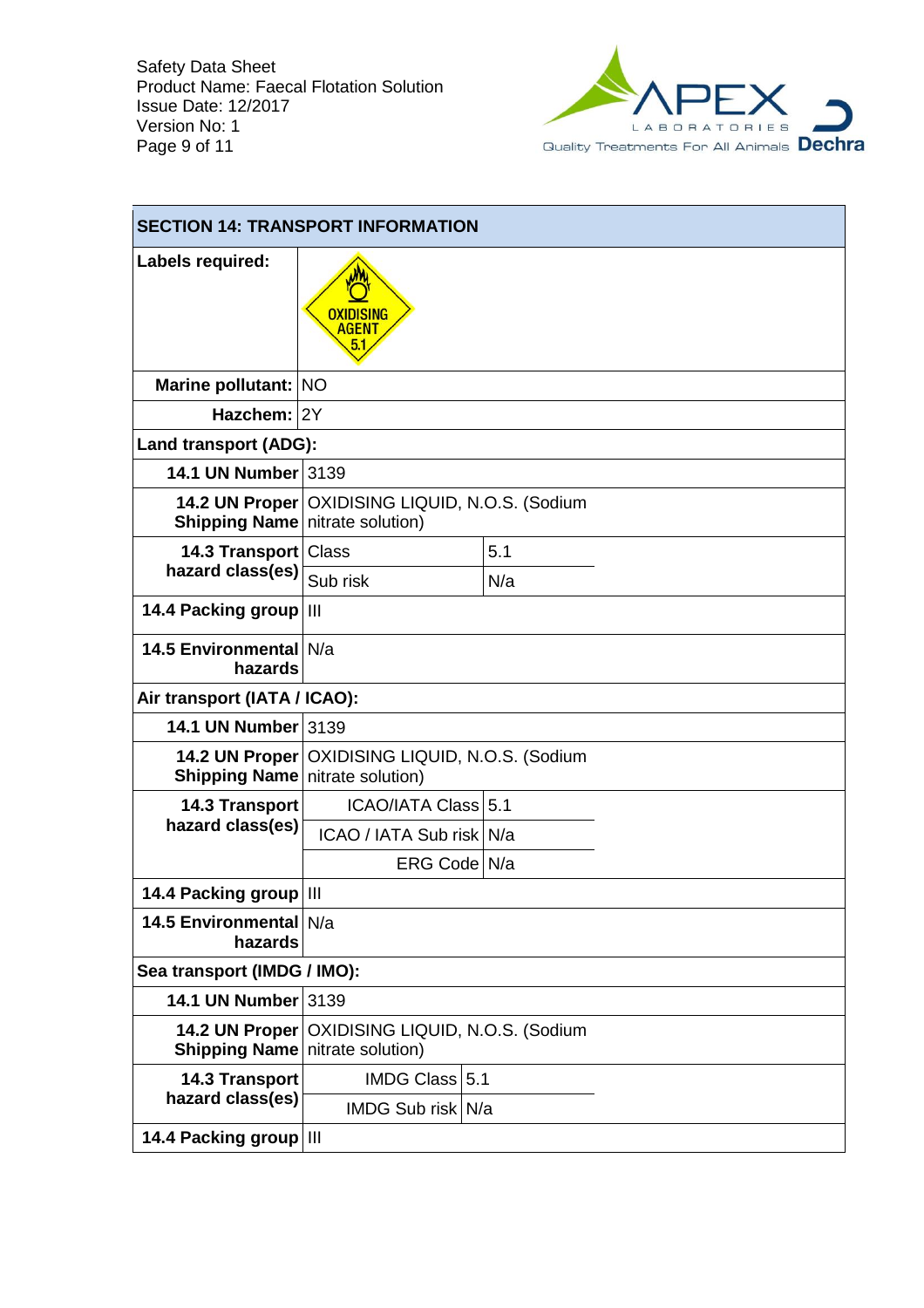

#### **14.5 Environmental**  N/a **hazards**

# **SECTION 15: REGULATORY INFORMATION**

### **15.1 Safety, health and environmental regulations / legislation specific for the substance or mixture**

Australian Pesticides & Veterinary Medicines Authority (APVMA) Approval No.: NA

| <b>Poison Schedule</b>      | Not scheduled according to the Standard for the Uniform Scheduling of<br>Medicines and Poisons (SUSMP).                                                                                                                                                                          |
|-----------------------------|----------------------------------------------------------------------------------------------------------------------------------------------------------------------------------------------------------------------------------------------------------------------------------|
| <b>Classifications</b>      | Safework Australia criteria is based on the Globally Harmonised<br>System (GHS) of Classification and Labelling of Chemicals.<br>The classifications and phrases listed below are based on the<br>Approved Criteria for Classifying Hazardous Substances [NOHSC:<br>1008(2004)]. |
| <b>Hazard codes</b>         | H272: May intensify fire; oxidser                                                                                                                                                                                                                                                |
| <b>Risk phrases</b>         | R8: Contact with combustible material may cause fire.                                                                                                                                                                                                                            |
| <b>Safety phrases</b>       | S17: Keep away from combustible material.                                                                                                                                                                                                                                        |
| <b>Inventory listing(s)</b> | <b>AUSTRALIA: AICS (Australian Inventory of Chemical Substances)</b><br>All components are listed on AICS, or are exempt.                                                                                                                                                        |

## **SECTION 16: OTHER INFORMATION**

## **WORKPLACE CONTROLS AND PRACTICES:**

Unless a less toxic chemical can be substituted for a hazardous substance, ENGINEERING CONTROLS are the most effective way of reducing exposure.

The best protection is to enclose operations and/or provide local exhaust ventilation at the site of chemical release. Isolating operations can also reduce exposure. Using respirators or protective equipment is less effective than the controls mentioned above, but is sometimes necessary.

## **PERSONAL PROTECTIVE EQUIPMENT GUIDELINES:**

The recommendation for protective equipment contained within this report is provided as a guide only. Factors such as form of product, method of application, working environment, quantity used, product concentration and the availability of engineering controls should be considered before final selection of personal protective equipment is made.

## **HEALTH EFFECTS FROM EXPOSURE:**

It should be noted that the effects from exposure to this product will depend on several factors including: form of product; frequency and duration of use; quantity used; effectiveness of control measures; protective equipment used and method of application. Given that it is impractical to prepare a report which would encompass all possible scenarios, it is anticipated that users will assess the risks and apply control methods where appropriate.

## **ABBREVIATIONS:**

**ACGIH:** American Conference of Governmental Industrial Hygienists